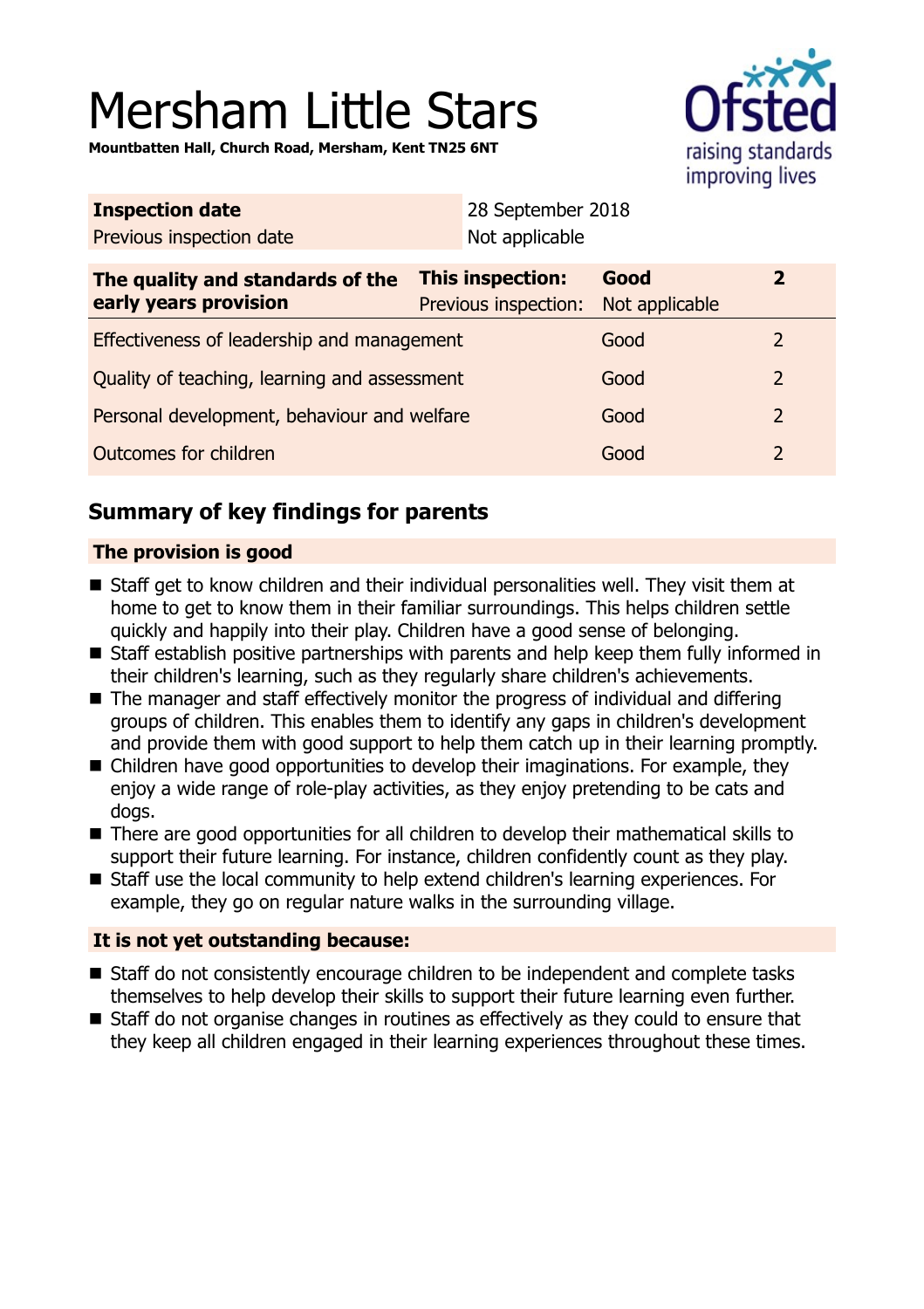# **What the setting needs to do to improve further**

#### **To further improve the quality of the early years provision the provider should:**

- extend children's opportunities to consistently complete tasks with more independence to gain more skills to support their future learning further
- review and improve the organisation of changes in routine to help children understand what is happening next and what is expected of them during this learning experience.

#### **Inspection activities**

- $\blacksquare$  The inspector observed the staff interacting with children and assessed the impact this has on children's learning.
- $\blacksquare$  The inspector viewed the indoor and outdoor environments.
- $\blacksquare$  The inspector looked at written documentation, including evidence of the suitability of all those working at the nursery.
- The inspector spoke to the manager, children, parents and staff, and considered their views.
- $\blacksquare$  The inspector carried out a joint observation with the manager.

#### **Inspector** Kelly Hawkins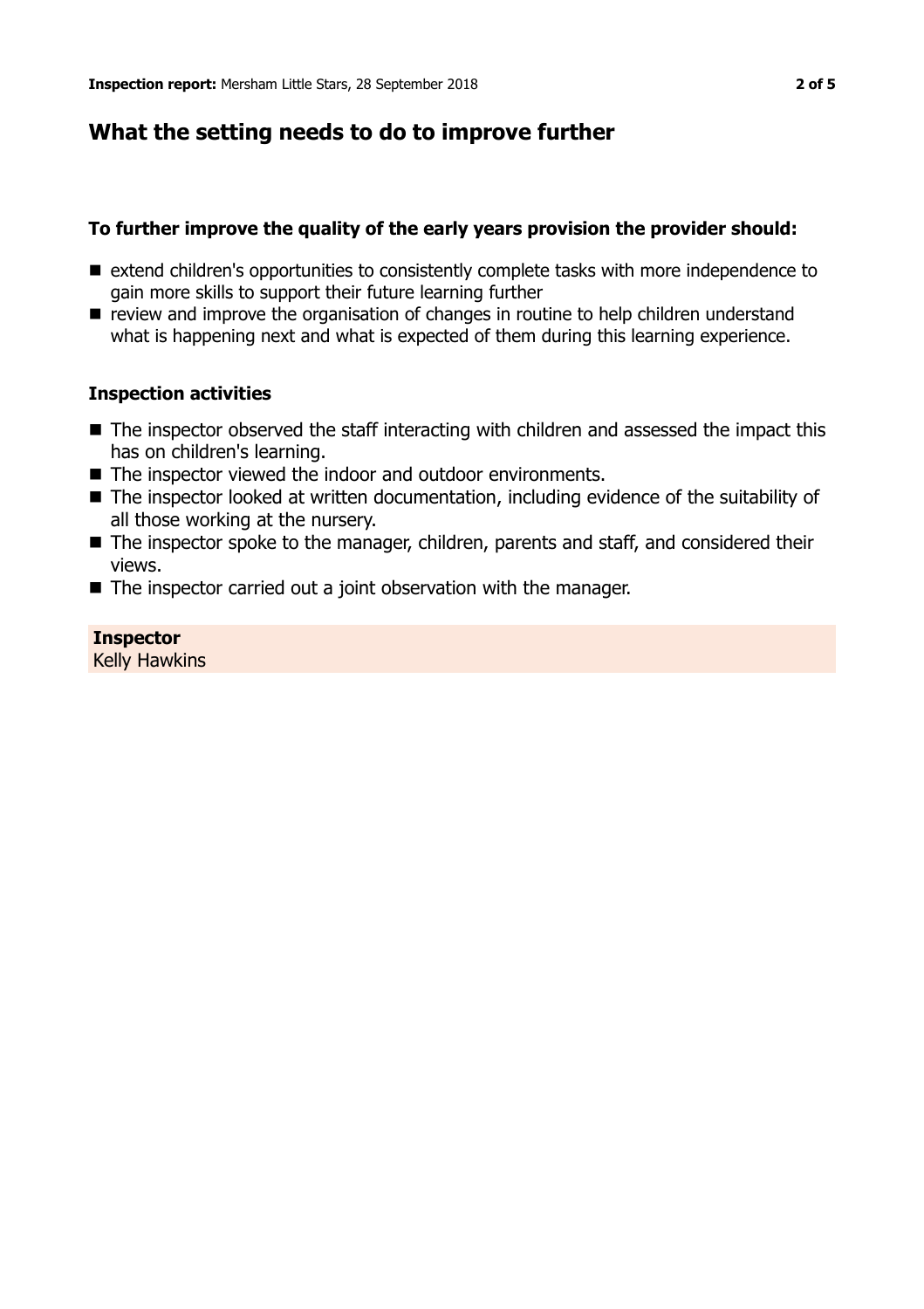# **Inspection findings**

## **Effectiveness of leadership and management is good**

The manager and staff effectively evaluate their practice. For example, they observe each other teach children and provide helpful advice to support their future performance. They evaluate the day's events and consider how well they maintained the interest of children. This helps staff to motivate children to learn. The manager closely monitors the consistency of care and teaching that staff provide children. For instance, she regularly holds individual meetings with staff and they highlight any training needs. Staff attend a good range of beneficial training. For example, they have learnt about the different ways to support children to develop their interest and skills in mathematics. Safeguarding is effective. The manager and staff have a good knowledge of the safeguarding procedures to follow to help protect children's safety and welfare. Staff help children learn how to remain safe. For example, they recap the rules daily and children confidently remind each other of them, such as walking indoors to avoid tripping.

## **Quality of teaching, learning and assessment is good**

Staff establish positive partnerships with other settings that children also attend. For example, they invite them into the pre-school to observe children together and share plans. This helps provide children with a good consistent approach to their shared care and learning. Staff effectively support children to prepare for their eventual move to school. For example, younger children enjoy looking at books and older children recognise simple words. Staff build on children's interests well. For instance, children who enjoy a story about a pirate, go on to make treasure maps and use metal detectors to hunt for buried treasure. Staff support children to develop good speaking and listening skills. For example, they reinforce the correct pronunciation of words respectfully.

## **Personal development, behaviour and welfare are good**

Children are polite and behave well. Children develop a good understanding of healthy eating. For instance, they harvest their own vegetables, such as carrots, with staff. Children have good opportunities to develop their physical skills. For example, they build and negotiate obstacles with confidence, as they balance and climb on tyres and balancing beams. Children have good opportunities to learn about other people's similarities and differences. For instance, they learn about different religious beliefs.

## **Outcomes for children are good**

Children of all ages make good progress and gain good skills to support their future learning. For example, they develop good social skills and work well as a team. Children develop good hand-to-eye coordination. They enjoy threading activities and interesting games, such as basketball. Children participate in activities that require good concentration, for example, using hammers to knock golf tees into cardboard.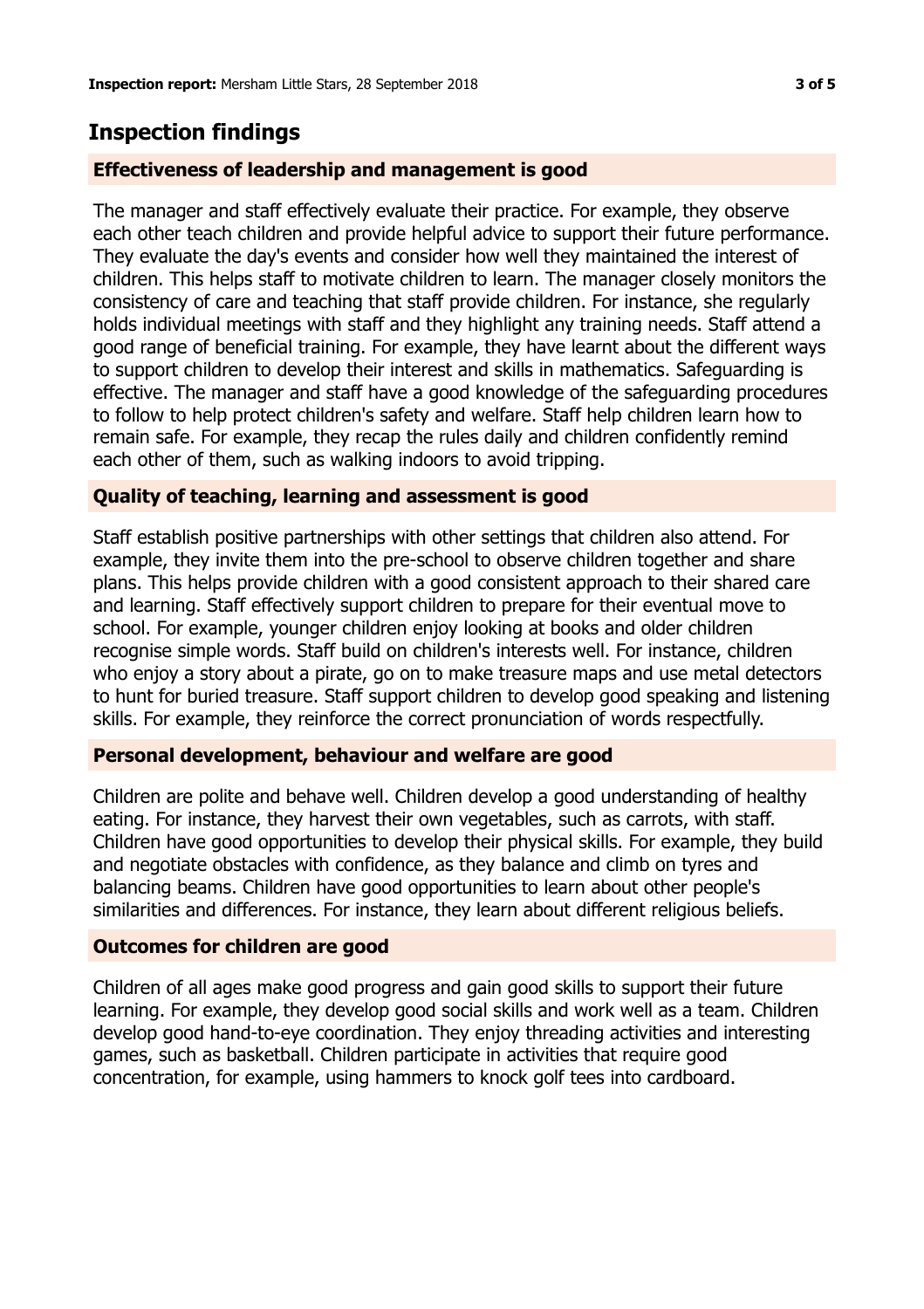# **Setting details**

| Unique reference number                             | EY538910                                                                             |  |
|-----------------------------------------------------|--------------------------------------------------------------------------------------|--|
| <b>Local authority</b>                              | Kent                                                                                 |  |
| <b>Inspection number</b>                            | 10077022                                                                             |  |
| <b>Type of provision</b>                            | Sessional day care                                                                   |  |
| <b>Registers</b>                                    | Early Years Register, Compulsory Childcare<br>Register, Voluntary Childcare Register |  |
| Day care type                                       | Childcare on non-domestic premises                                                   |  |
| Age range of children                               | $2 - 4$                                                                              |  |
| <b>Total number of places</b>                       | 26                                                                                   |  |
| Number of children on roll                          | 30                                                                                   |  |
| Name of registered person                           | Packham, Abigail                                                                     |  |
| <b>Registered person unique</b><br>reference number | RP902997                                                                             |  |
| Date of previous inspection                         | Not applicable                                                                       |  |
| Telephone number                                    | 07469 202723                                                                         |  |

Mersham Little Stars registered in 2016. It is located in Mersham, Kent. The setting is open Monday, Wednesday, Thursday and Friday from 8.45am to 2.45pm, term time only. It receives funding to provide free early education for children aged two, three and four years. The setting employs seven members of staff. Of these, one member of staff holds a relevant early years qualifications at level 2 and six members of staff have a level 3 qualification.

This inspection was carried out by Ofsted under sections 49 and 50 of the Childcare Act 2006 on the quality and standards of provision that is registered on the Early Years Register. The registered person must ensure that this provision complies with the statutory framework for children's learning, development and care, known as the early years foundation stage.

Any complaints about the inspection or the report should be made following the procedures set out in the guidance Complaints procedure: raising concerns and making complaints about Ofsted, which is available from Ofsted's website: www.ofsted.gov.uk. If you would like Ofsted to send you a copy of the guidance, please telephone 0300 123 4234, or email [enquiries@ofsted.gov.uk.](mailto:enquiries@ofsted.gov.uk)